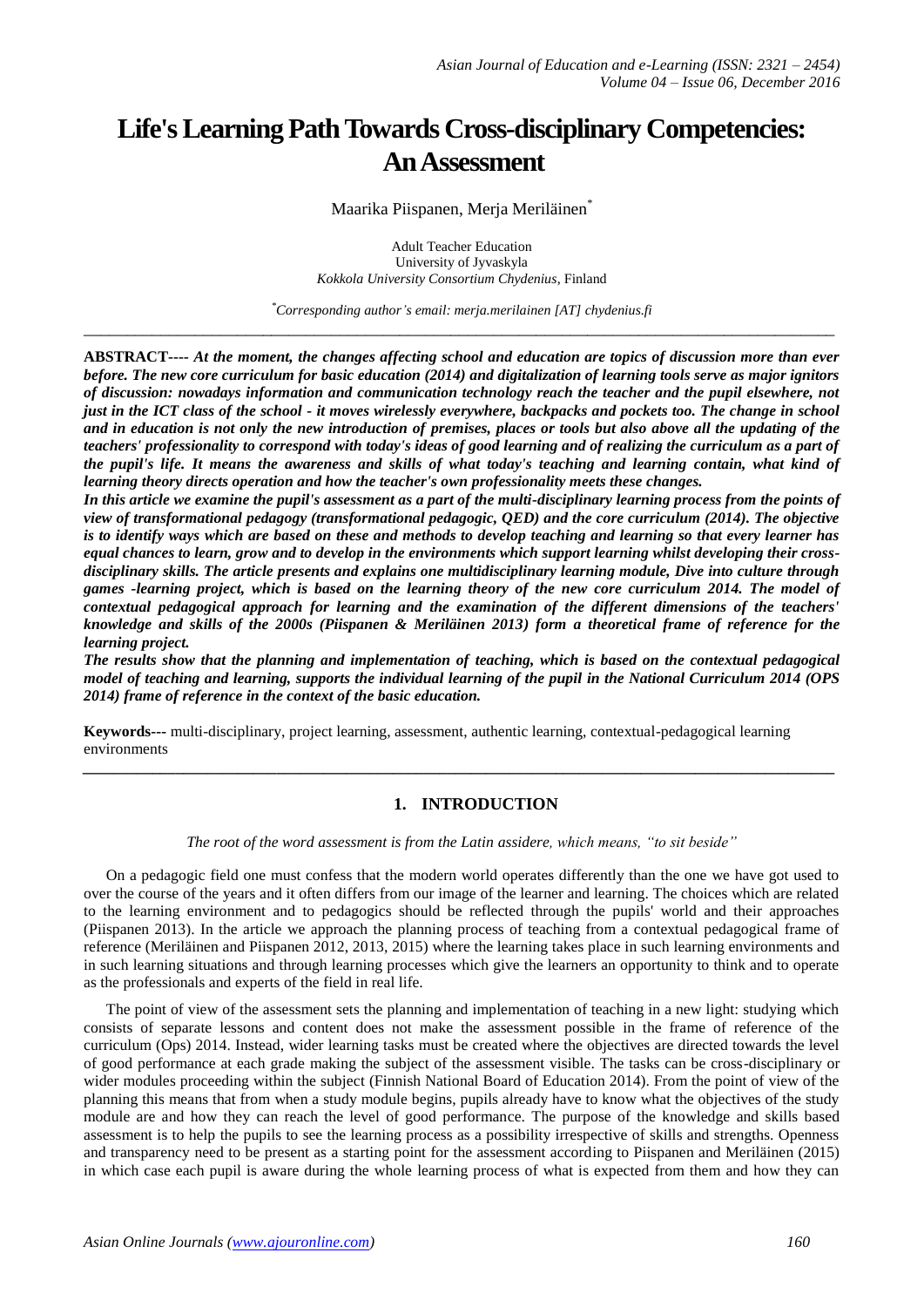fulfil these expectations. The pupils' skills and strengths will become part of the operation of the group and the assessment is directed at demonstrating the skills from the points of view of the subjects of assessment that have been defined in the curriculum.

In creating the cross-disciplinary and multi-disciplinary learning modules, the expertise of the contents, pedagogical knowledge as well as the desire to develop learning diversely towards the cross-disciplinary skills and competence are required. These are different dimensions of the teacher's professionality which direct the teacher's actions and which the teacher must be aware of in order to be able to develop their skills in order to answer the demands for professional skills set by the new curriculum. (Meriläinen & Piispanen 2013a). The model of the dimensions of the teacher's skills of the 2000s offers teachers a tool to examine their own professionality from the points of views of the skill demands which are related to teachers' professionality. The cross-disciplinary teacher professionality makes possible the planning and implementation of the learning modules that are in accordance with the curriculum (OPS) 2014 and are based on the transformational pedagogics, develop the cross-disciplinary skills of the pupils, allow for authentic learning and are built within the contextual pedagogical frame of reference.

## **2. RESEARCH SUBJECT AND STUDY TASKS**

In the planning of the teaching the key role is on how the teacher enables learning in the frame of reference of the transformational pedagogics. The new curriculum (Oph 2014) indicates the objectives and the significance of assessment clearly but concrete models are not really found for planning and implementing this kind of learning process where in practice the assessment serves as a starting point for planning and from the pupil's point of view as a guide for learning. This research article presents and explains one learning project which is planned for the pupils and carried out with the pupils. The learning project is based on the learning theory of the new curriculum, where assessment acts as the central factor in planning and points in the direction for the learning. The learning project has been implemented in a contextual pedagogical frame of reference in which great weight is given to the pupils' authentic living world and pupils' awareness of their objectives (Meriläinen & Piispanen 2012). Meriläinen and Piispanen (2012, 2013a) define the contextual pedagogical approach as follows:

*The contextual pedagogical approach to learning is a model developed for the transformational pedagogics which embodies the coming together of society's and the child's everyday life in the pedagogics and operational culture of the school. As the historical veins in the background of the model the following elements can be seen: Dewey's idea of the uniform operational models of society and school, a point of view which observes the level of development of the child emphasized by Piaget, paying attention to the child's individual growth and learning emphasized by Montessori as well as versatile enabling of the learning environments from the point of view of the present day. The model has developed as a dialogue between research and education and in it an attempt is made to combine the historical, still useful pedagogical starting points as well as the more contemporary starting points which are currently at the centre of research, such as, phenomenon centered, interdisciplinary, examination of the curriculum, the skills of the 2000s, the pedagogical principles of the transformational school as well as the social and individual points of view in learning and its contexts. In the model, the starting point for the pedagogics is the attempt to pay attention to the authenticity of the contexts of learning and the phenomena of the pupil's living world and its approaches. (Meriläinen & Piispanen 2012; Piispanen 2013.)* 

The contextual pedagogical frame of reference attempts to concretize how a multi-disciplinary, cross-disciplinary and authentic learning unit is built from the starting points of the curriculum (2014) so that the point of view of the evaluation emphasized by the curriculum will be clarified both for the teacher and the pupil, becoming a factor which directs the objectives of the learning task and learning.

The contextual pedagogical model emphasizes the utilising of the pupil's world in reaching the curriculum objectives for knowledge and skills. On this journey, the criteria for assessment which directs knowledge and skills and the communal interaction with teacher and the peer learners function as the pupil's map and guide on the individual learning path.

Dive into culture through games -learning project (Naumanen, Pyhältö & Riihonen 2015), a multi-disciplinary, contextual pedagogical learning project created by the students of the class teachers' adult education programme of the Kokkola University Consortium Chydenius acted as the research intervention. In the project practice the task of class teacher students is to plan and to implement with the pupils an experiential 15-lesson learning unit, in which the authentic learning environments, authentic learning tasks and criteria of the assessment which directs the objectives and knowledge are emphasized. The learning unit expresses the curriculum 2014 frame of reference from the point of view of the crossdisciplinary, multi-disciplinary learning unit (the class teacher adult education curriculum 2014–2017; Tech4learning 2015). The unit that has been presented and explained in this article has been designed for pupils in the fifth grade. The fifth grade class in question consists of the pupils of two classes with two teachers who practice simultaneous teaching together. During the teaching practice, three teacher trainees were placed in the class and they were supervised by both of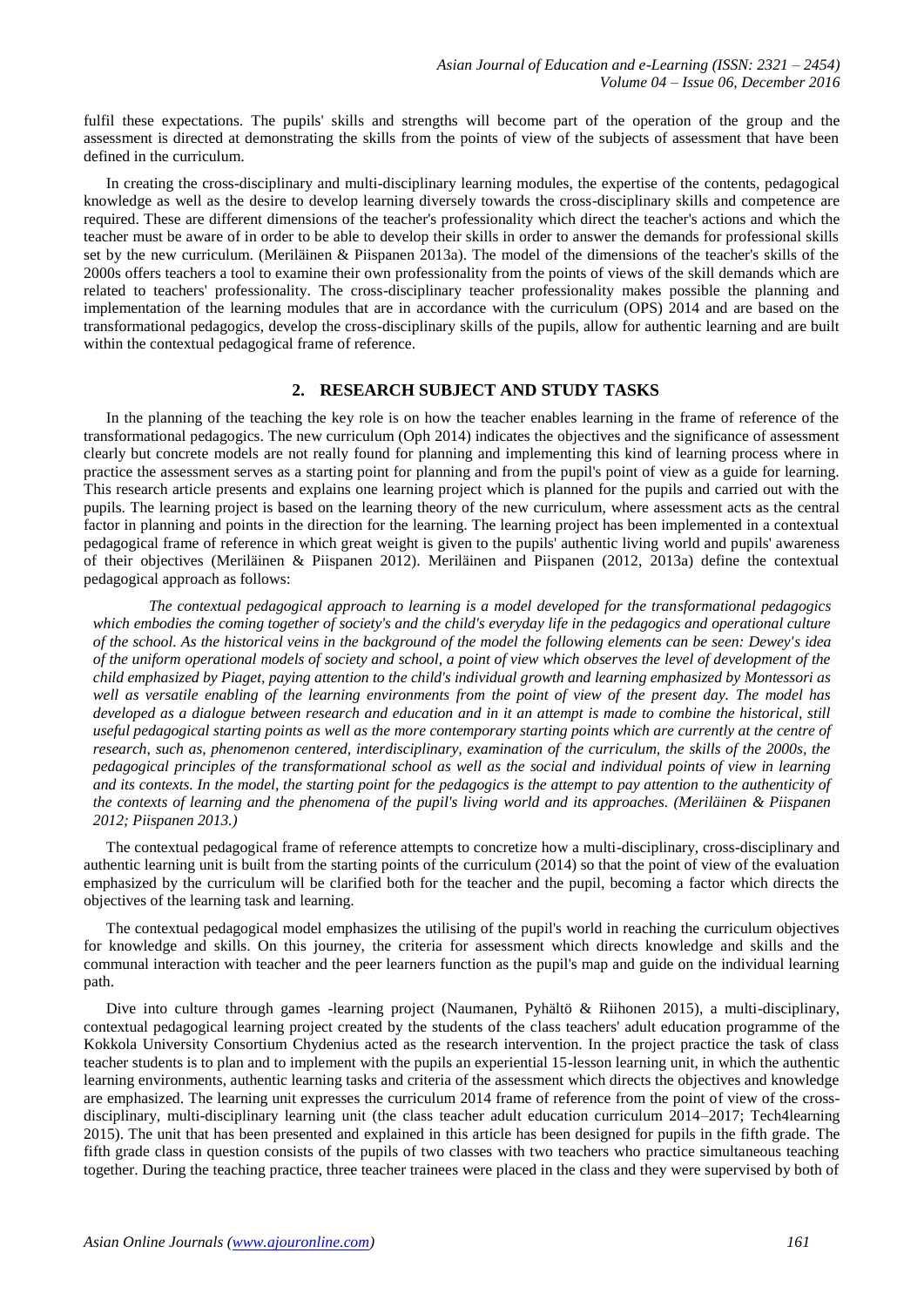the class teachers and the university teacher. In the project the pupils worked in pairs or in small groups.

The creation of the multi-disciplinary learning module from the frame of reference of the new curriculum (2014) forms into a study question and the subject of the examination. How is the learning module built and how the assessment is paid attention to in the planning process? What is the role of the information and communication technology in the multi-disciplinary learning process?

In the study, a qualitative approach is used. The class teachers' essays and plans have formed the research subject and the material. Partly a material based content analysis, partly a theory bound content analysis has been adopted in handling the material. In addition to the materials, the experiences of the students have been collected in the supervision processes of the teaching practice and the thoughts of the supervising teachers regarding the progress of the process have been listened to. The students' operation has also been empirically observed during the process. During the practice process the teacher students updated their plans and recorded their thoughts daily on the shared website. The teacher students' plans and recorded thoughts have been used as main sources in the study. The discussions, observations and other material that has been shared in the Internet has served as strengthening support material in the study.

## **3. AUTHENTIC LEARNING PROJECT AND EVALUATION IN THE DIVE INTO CULTURE THROUGH GAMES - PROJECT**

Bookhart states (2004, 5) that according to a wide definition, the assessment means that the information is gathered for a purpose. The interesting question is, who gathers the information and for what purpose? Traditionally, the teacher has been perceived as an evaluator who gathers information in order to assess the pupils. As the collector of information one can see – and one should see – above all, the pupil who gathers information which is related to own learning as a reflective operator, sets their own targets with the help of the information and carries out self-assessment. The teachers' other pupils'- and the possible experts'- task is to help the pupils to benefit from the information collected by them (see Bookhart 2004, 6). At its best the pupils' environment serves as an interactive mirror in the learning process.

How can the pupils notice the advantage which is brought about by their learning? Herrington, Reeves & Oliver (2010) state that the learning environment has a high significance from the point of view of the learning: the authentic learning environment offers the content and context which express in which ways the information will be used in the real world. The authentic context is created if the learning becomes personally meaningful for the learner (Rule, 2006).

The actualization of the authentic context in the pupil's life can be examined by considering whether the learning task and the learning environment and context planned for it reflect a setting where the information will be used? Will the objectives of the curriculum be successfully created in such authentic tasks in the learning process that the pupils can acquire those skills, methods, tools and contents which they need in their operation and which they identify as part of their world? (see Tech4learning 2015) This means that the same factors which direct the operation of the children and adolescents in their leisure should also be seen as possibilities of the school to help pupils to improve learning in the frame of reference of the 2000s: the identification and recognition of individual knowledge, strengths and creativity rise in the key position in learning (see Meriläinen & Piispanen 2013b, 160). These can, at their best, be the starting points for getting excited about learning – and teaching – as well as for individualizing learning. The teacher students brought up the authentic environment in their reflections about Dive into culture through games -learning project as follows:

*The authentic and concrete task, which is related to the real-life functions, is one important stage of the planning. At this stage answers are thought about to the questions of: In what way? In what environment? What kind of stages will it contain? So the set questions are unravelled in regard to what topics they contain, in what kind of an environment the pupils can study them and what kind of information they need for reaching the solutions. At this stage the concrete product which is essential from the point of view of the project and which determines the starting point for the project is also defined. Tailored, motivating units of tasks, which are connected to their authentic world of experiences and meet the objectives of the curriculum should be designed for the pupils. This is the most essential and most time-consuming stage, in our opinion, from the teacher's point of view. The teacher must carefully plan the pedagogic methods, which are used to implement the teaching. (Naumanen, Pyhältö & Riihonen 2014, an essay task of the Project practice)* 

In the examined Dive into culture through games -learning project, the class teacher students started by thinking about the pupils' world of experiences, from which they brought up the games. In the project the pupils act as the players in the chosen major European cities, the special cultural characteristics of which the pupils dived into through the learning tasks which simulate true life. In the game the pupils' authentic role changed as the game proceeded; depending on the game task the pupils acted as tourists, money changers, restaurant owners, cooks, musicians and Art Directors. The progress description of the project which was given to the pupils contained the description of the authentic tasks of the project (table 1). The objective statements of the curriculum determined the contents of authentic tasks.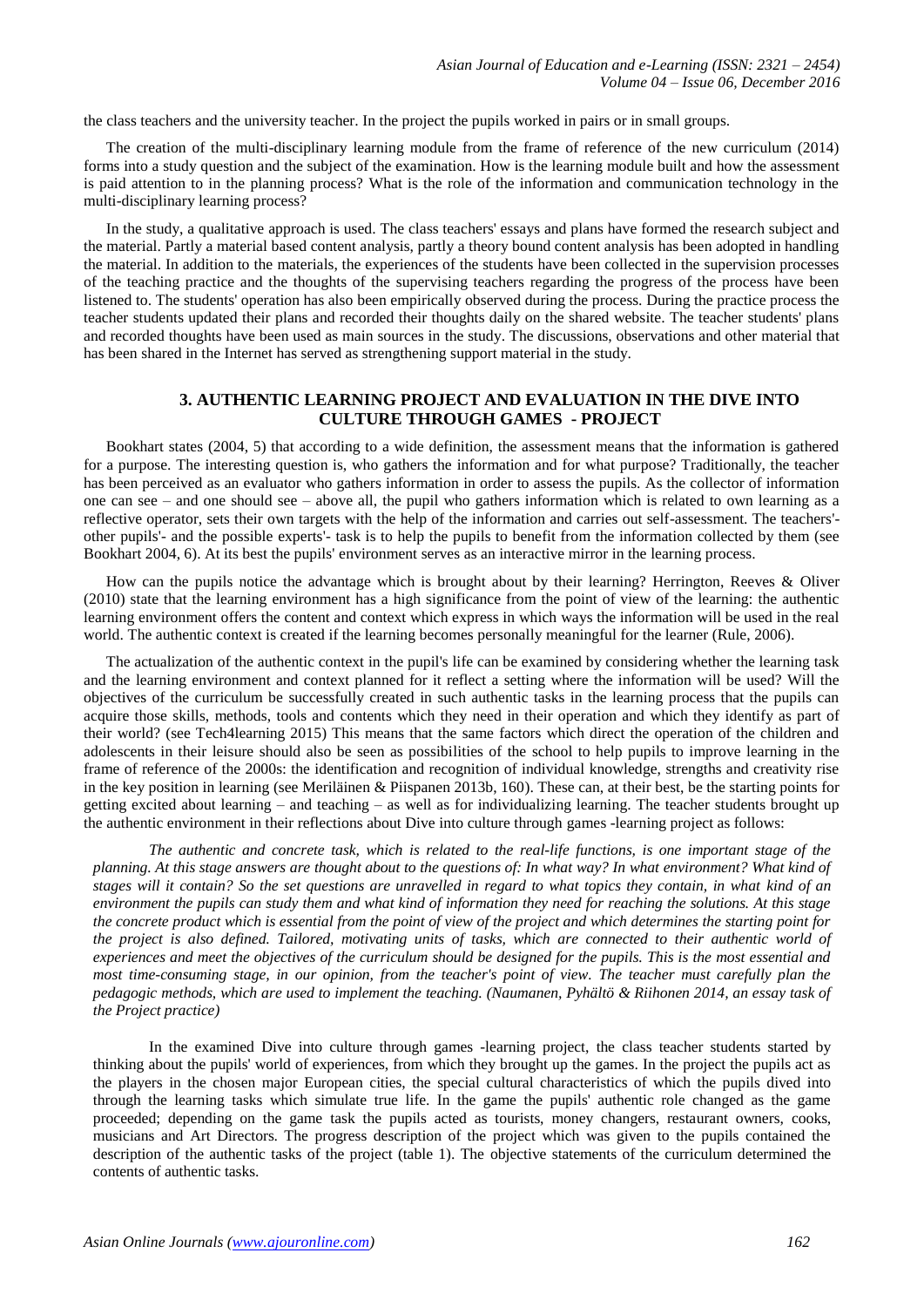## **Table 1.** The authentic tasks of Dive into culture through games -learning project

- a. You are about to go on holiday to Europe. Before the trip you choose a hotel and a hotel room from the available brochures that is suitable for your group. Draw the floor plan of the hotel room again in the scale, which is given in the instructions. Take all the elements of the room into consideration. Calculate the total area of the room in a given unit of measure. You need a certain number of square metres for a group. Book a sufficient number of hotel rooms from the hotels preferred by you. Look for the cheapest price and calculate the total costs. It may be that you have to change the monetary unit if you travel to Great Britain or to Sweden.
- b. Flipped Classroom. Find out in advance about the following matters at home: Concept of area and how to calculate the area from the textbook, currency conversions, YouTube link for enlarging and reducing, the different types of advertisements, French and Italian traditional foods, central features of Catholic and the Orthodox Churches.
- c. Reducing in scale as new learning matter. Find out about your new hometown. You get the map from which you choose this location. Your task is to look for a certain object in your location, to study its real size and to make a reduced scale drawing of it. There must be room for the reduction on A4 paper.
- d. You have got the job from the advertising agency where the latest project is the promotion of tourism in Italy and France. Design an attractive advertisement with your partner, utilising still- and video-images, text, and narrative presentation. Create an advertisement, which is original and interesting to be presented during the parents' evening to the parents.
- e. In addition to the work in the Advertising Agency you work in a local restaurant in the evenings as a cook. Your parents have come to the town to greet you and this evening they will eat an Italian or French snack you have prepared. It is your task to count a sufficient amount of ingredients according to the diners, to acquire the tools and utensils according to the instructions and to prepare the foods carefully following the instructions. Measure the ingredients particularly carefully! Before the closing of the kitchen you must clean your workstation and the tools carefully. The focus of the assessment is on the cooperative skills of the group and following instructions.
- f. You are in France's capital, Paris and it is your task to appear in a local hotel restaurant together with your band. Learn the Lintu and lapsi -song as the band member, you can function as a drummer, soloist, player of the triangle, or as a flute player. So you can choose if you want to use percussions, string instrument, wind instrument or keyboard. There are own notes or scores for each instrument.
- g. Look for the central symbols of Churches. Empathize with the story. Play dominoes.
- h. Evaluating the project for the supervising teachers. Self-assessment of the project-work.

In the Dive into culture through games -learning project authenticity was found in the tasks stemming from real life and additionally in some of the tasks which were aimed at offering the experience of European culture to the pupils' parents. During the project the pupils made a presentation video of their target country and prepared well-known foods (pizza, baguettes, macaroons) and practised a well-known French song (Lintu ja lapsi) to perform in the parents' evening - the work had a meaning and significance which motivated pupils to work.

To solve the authentic tasks met by each pair or a small group the pupils needed information about the matters to be studied, the connected central objectives and concepts from the curriculum that have been presented in the following table (table 2). It is to be noted that when approaching a phenomenon through cross-disciplinary method from the point of view of the multi-disciplinary learning module, the exact number of lessons which are allocated to the subjects cannot be perceived in a final plan. At the planning stage, however, attention has been paid to them. In the table (Taulukko 2) the allocation for each subject is shown.

| Specified objectives based on the curriculum 2014: |                                      |                 |                                                            |                       |                       |
|----------------------------------------------------|--------------------------------------|-----------------|------------------------------------------------------------|-----------------------|-----------------------|
| Experiences of                                     | Practising the skills                |                 | Understanding maps. Learn about the ways Finding out about |                       | Use one's own skills  |
| success.                                           | of active listening                  | Appreciation of | of influencing                                             | some of the central.  | as a member of a      |
| Investigating and                                  | and communication. European culture. |                 | through visual                                             | influential religions | group making music.   |
| making observations Paying attention to            |                                      |                 | communication.                                             | in Europe.            | Practical observation |
| to understand the                                  | the audience.                        |                 | Expressing own                                             | Key focus on the      | of the following      |
| mathematical                                       | Practising                           |                 | thoughts and ideas                                         | different features of | elements of music;    |
| concepts.                                          | comprehension in                     |                 | through visual                                             | Christianity.         | rhythm, melody and    |
| Understanding ratio: reading.                      |                                      |                 | means.                                                     |                       | harmony.              |
| enlarging and                                      | Deepening of                         |                 |                                                            |                       |                       |
| reducing in scale.                                 | language and cultural                |                 |                                                            |                       |                       |
| Guiding to follow                                  | relationships.                       |                 |                                                            |                       |                       |
| the rules, practices                               | Learning basic                       |                 |                                                            |                       |                       |
| and instructions and                               | knowledge about                      |                 |                                                            |                       |                       |
| to sustain long-term                               | media and to utilise                 |                 |                                                            |                       |                       |
| work.                                              | media tools.                         |                 |                                                            |                       |                       |

**Table 2.** The key objectives and concepts of the Dive into culture through games -learning

Mother tongue 3h Science 5h Art 2h Religion 1h Music 1h

Mathematics 4h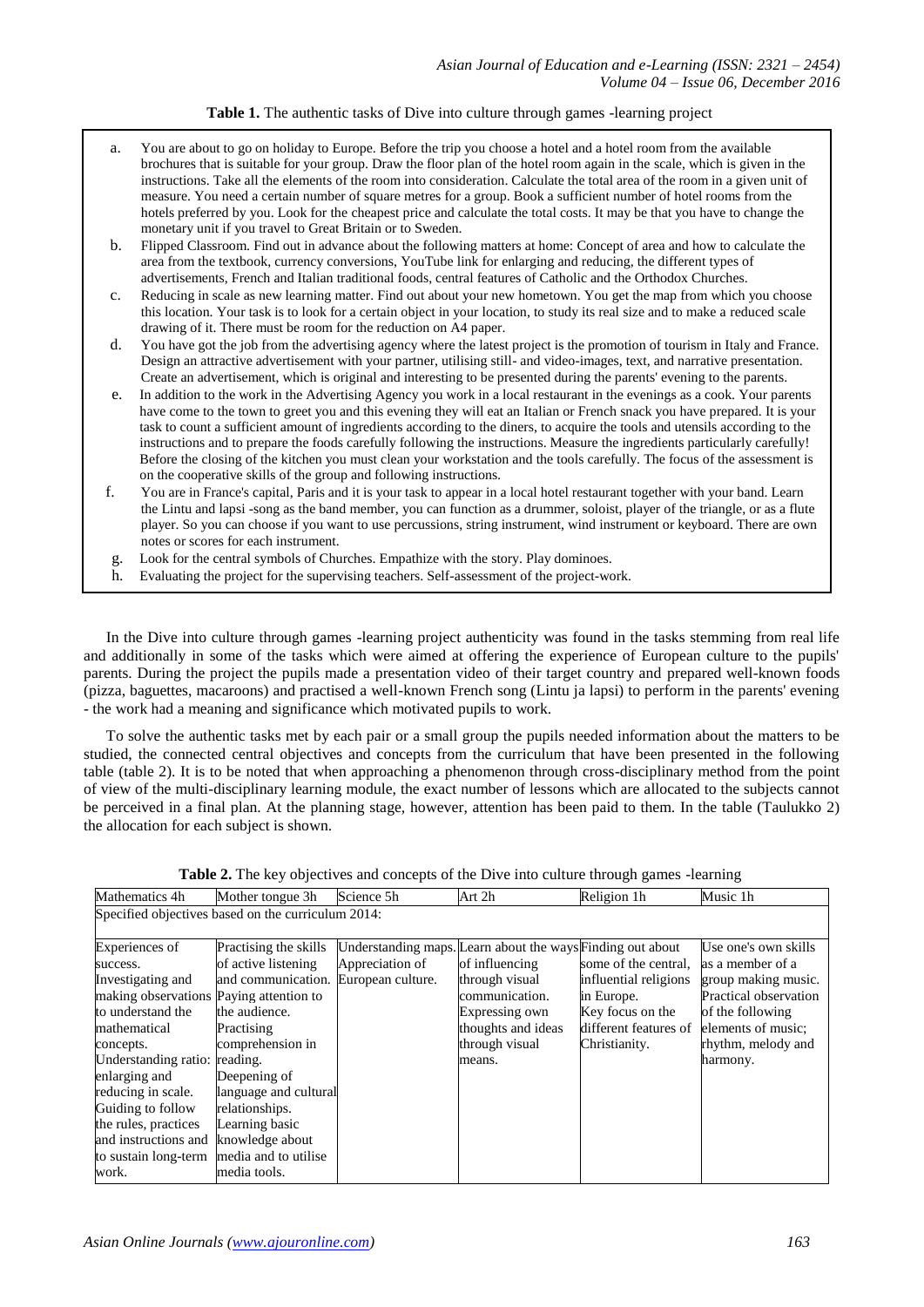| Key concepts from the points of view of the project objectives: |                                                                                           |                                   |                                                 |                                                 |                                                        |
|-----------------------------------------------------------------|-------------------------------------------------------------------------------------------|-----------------------------------|-------------------------------------------------|-------------------------------------------------|--------------------------------------------------------|
| Scale, ratio, area,<br>unit of measure.                         | Media text,<br>advertisement.<br>Recipe, instruction.<br>Listening,<br>performing skills. | Culture, European,<br>travelling. | Advertisement,<br>perspective, visual<br>means. | Protestant.<br>Catholic and<br>Orthodox Church. | Rhythm, melody,<br>harmony, playing<br>music together. |

When curriculum forms a clear background for the authentic tasks given to the pupils, it is easy for the teacher to think about approaching the subject from the pupils' points of view and to set clear objectives for it. Assessment functions as the element which provides the direction for the objectives in this setting. The assessment is brought out clearly in the curriculum (2014) for each learning objective both from the point of view of the focus of the assessment and from the point of view of the level of good performance. In fact, the assessment becomes the core of the planning of the whole project, because when assessment directs the planning of teaching and the learning environment towards the objectives at the level of good performance then the tasks and actions also planned to show good performance will move towards the good performance. In this way the teacher defines the level of teaching in relation to the curriculum statements of good performance already when planning for the learning and learning environment. In turn, this points to the realisation that the learning process with all its stages forms into a subject of assessment instead of the assessment of the end product or success in the tests.

In the planning of the Contextual pedagogical learning process (Meriläinen & Piispanen 2012) the following stages (Figure 1) can be seen in the interaction with one another:



When assessment gives direction to the learning objectives of the phenomenon rising from the pupils' own world, it is central that the criteria of the assessment is known to the pupils immediately at the beginning of the learning project so that they can set the targets for their operation accordingly (see Atjonen 2013, 104). In that case the assessment process serves as the guide for the pupils' learning, helping them to become aware of the matters concerning their learning.

When thinking about the assessment, the teacher makes value choices which have long-term effects: does the teacher help the pupils to see the assessment as a possibility to set targets for their own operation or is the assessment an external matter to the pupils? When making assessments regarding the pupil, the teachers should always also assess themselves as the enablers of learning and the further measures which are carried out with the pupil – how do we use the information received by us in the pursuit of something valuable, such as better learning for the pupils? It is primary for the teachers to understand what the information that has been received through assessment means, how it fits in with the information which we have acquired otherwise and how we use this information together to accomplish positive changes. (See Bookhart 2004, 6; Earl & Mahieu 1997.) The thinking of the assessment was also seen in Dive into culture through games -learning project at the planning stage as one of the central subject for the students:

*When assessment is planned for, it is essential to clarify the progress of the project and the basis of the pupil assessment, which are related to it into a clear structure. The teacher can still clarify the thoughts of the purpose of the work and, on the other hand, the pupils get the information about aims of the project and how their learning is assessed during the project. Furthermore when the teacher is unravelling the assessment, he gets a clear idea of how it is most suitable to document the work carried out during the project. Undeniably the understandable criteria of assessment from the point of view of the phenomenon-based planning of the project practice facilitate the pupils' motivation and*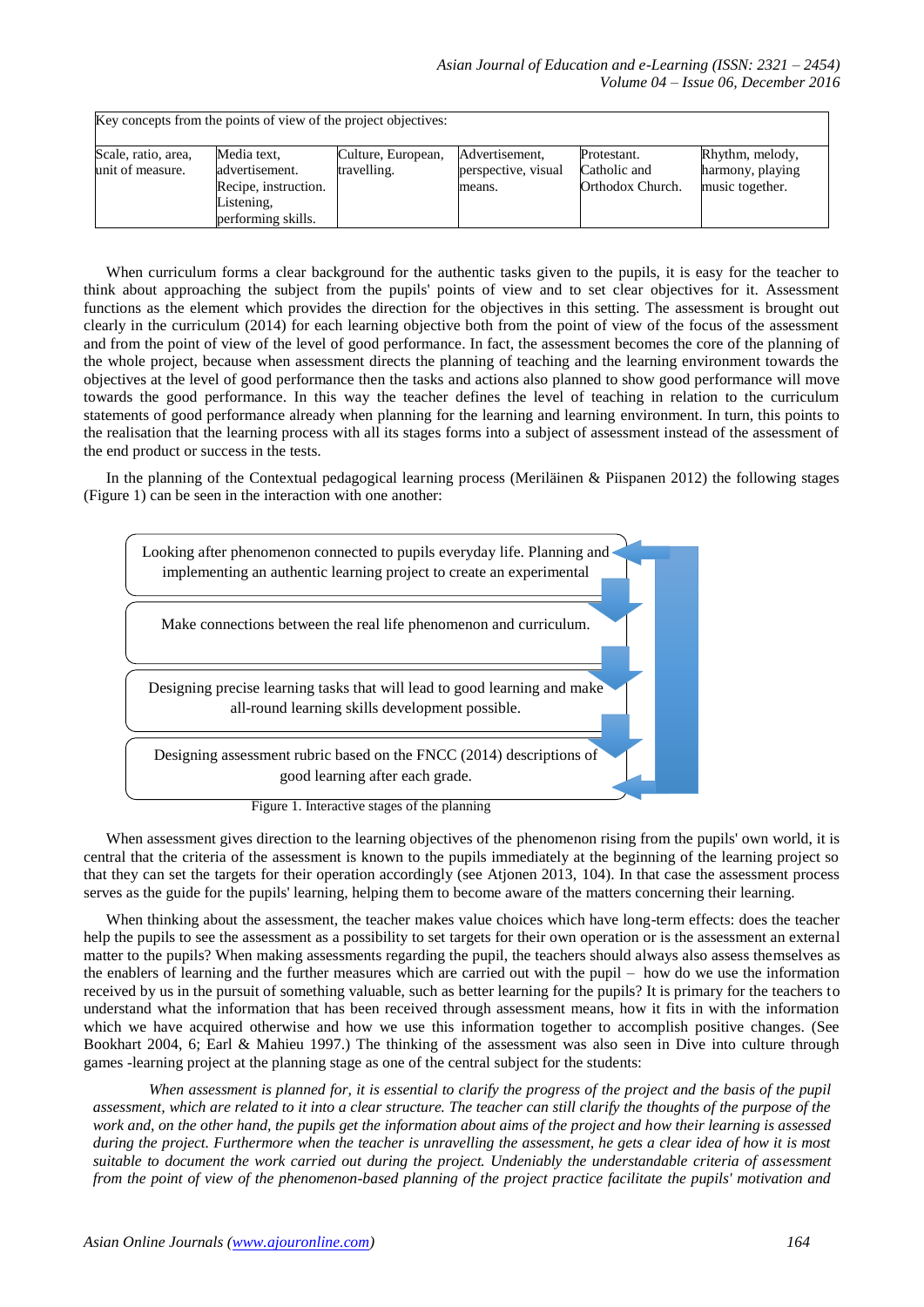# *orientating to the task. (Naumanen, Pyhältö & Riihonen 2014 an essay task of the Project practice)*

In Dive into culture through games -learning project, the class teacher students approached assessment by concretizing the aims of the assessment in two different ways. First they collected the central areas of the assessment of each subject separately and then edited them to correspond to the level of good performance from the point of view of the fifth grade pupils (table 3).

|  |  |  | Table 3. Areas of assessment at the level of good performances according to the subject |  |  |
|--|--|--|-----------------------------------------------------------------------------------------|--|--|
|  |  |  |                                                                                         |  |  |

| Maths            | Pupil can follow the rules, interpret simple text, an image or an event and draw up a plan to solve the problem. Pupil<br>can communicate their observations and thoughts.<br>Pupil can enlarge and reduce shapes to a given scale.<br>Pupil understands the principles of measuring.<br>Pupil can calculate areas. |
|------------------|---------------------------------------------------------------------------------------------------------------------------------------------------------------------------------------------------------------------------------------------------------------------------------------------------------------------|
| Mother<br>tongue | Pupil gains courage to express themselves and can listen to the ideas of others.<br>Pupil can find the key points in a text.<br>Pupil understands the basic principles of an advert.<br>Pupil broadens their knowledge and understanding through reading.                                                           |
| Science          | Pupil can recognize features of their own and other cultures.<br>Pupil knows European countries and capitals.                                                                                                                                                                                                       |
| Art              | Pupil can analyse the content, structure and visual production of an advert.<br>Pupil can act individually and together with others in accordance with the task.                                                                                                                                                    |
| Religion         | Pupil knows Christian churches in Europe.                                                                                                                                                                                                                                                                           |
| Music            | Pupil can listen and make music together with others.                                                                                                                                                                                                                                                               |

 After this stage, the assessment was edited into criteria of the whole project, into the criteria of different levels (excellent, good, satisfactory) with the help of the verbs from the Bloom's taxonomy (Krathwohl, 2002). This clarified the significance of the assessment to the teacher students themselves and it helped pupils to direct their own studying parallel to the objectives. The pupils discussed with their pair or the small group the criteria they will aim for in a given task, how they are able to reach it and with what kind of strategies they use to proceed. In this process the teacher has a central task in directing the pupils in their objectives. The assessment directing the working on the Dive into culture through games -learning project has been collated in the following table (table 4).

| <b>ASSESSMENT</b> | <b>EXCELLENT 9-10</b>                                     | <b>GOOD PERFORMANCE</b>                               | SATISFACTORY 6-7                              |
|-------------------|-----------------------------------------------------------|-------------------------------------------------------|-----------------------------------------------|
|                   | Crf. Bloom's taxonomy:                                    | (Level of applying)                                   | (Level of remembering and                     |
|                   | Synthesizing, level of<br>creative and critical thinking) |                                                       | understanding)                                |
|                   |                                                           |                                                       |                                               |
| Planning          | Can work with orientation to                              | Can interpret simple text, an                         | Understands the certain key points of         |
|                   | the task, can consider the                                | image or event and draw up a                          | simple text. Can remember some of the         |
|                   | problem from many points of<br>view, and can develop the  | plan to solve a problem.                              | essential facts regarding problem<br>solving. |
|                   | problem further.                                          |                                                       |                                               |
|                   |                                                           |                                                       |                                               |
| Responsibility    | Pupil supports the operation                              | Pupil can follow the rules and                        | Knows the rules and instructions but are.     |
|                   | of the whole group.                                       | instructions.                                         | not always able to apply them.                |
| Cooperation       | Pupil is capable of                                       | Can communicate their                                 | Pupil makes observations and expresses        |
|                   | interactive operation that                                | observations and thoughts.                            | him or herself. Needs support in paying       |
|                   | pays attention to others.                                 | Pupil is brave to express him or attention to others. |                                               |
|                   |                                                           | herself and can listen to the                         |                                               |
|                   | Pupil is able to make critical                            | ideas of others.                                      |                                               |
|                   | observations. Analyses the                                |                                                       |                                               |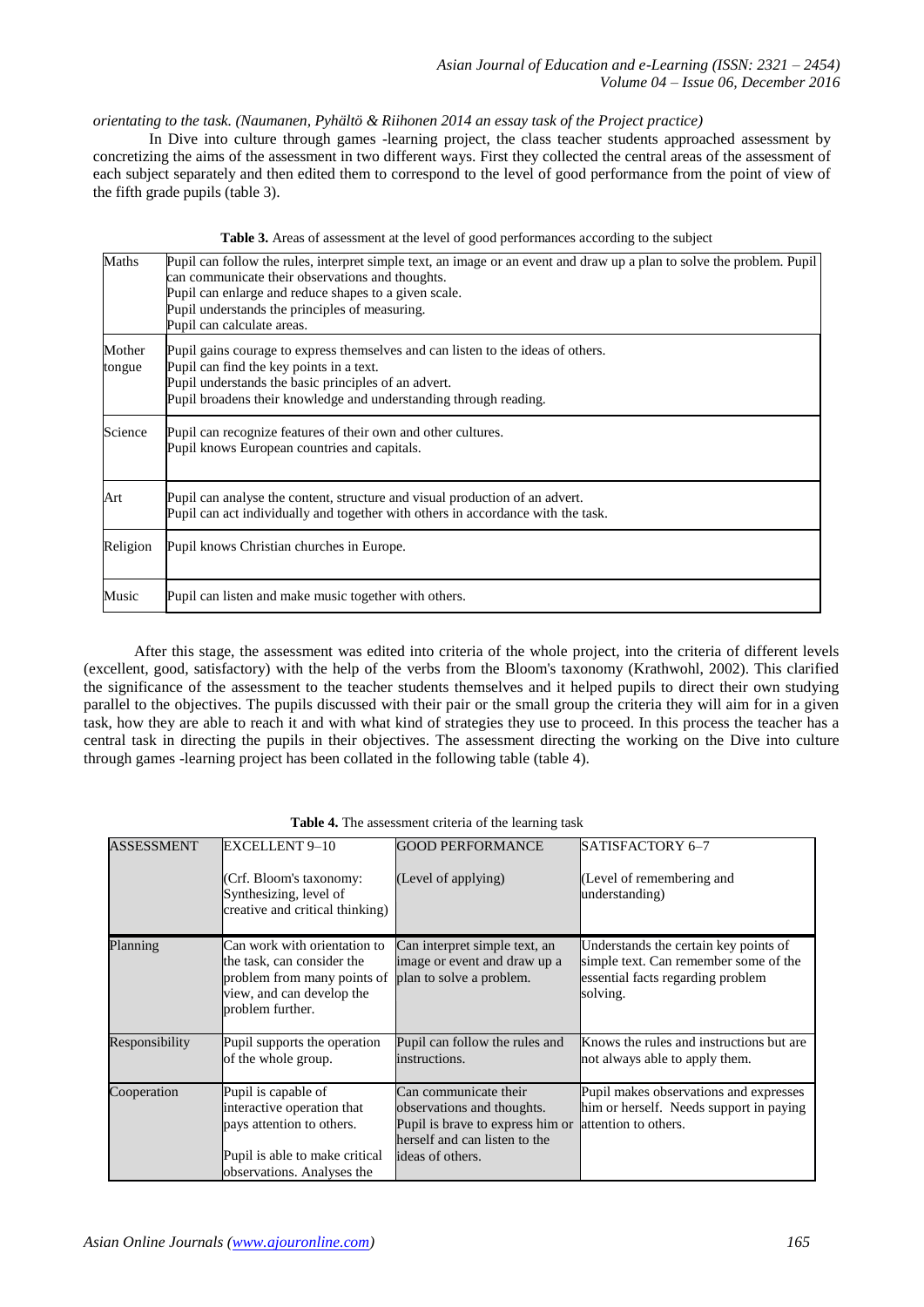|                         | operation of the group in a<br>constructive way.                                                                                                                                                                                                                        |                                                                                                                                                                                                                                                                                                                                         |                                                                                                                                      |
|-------------------------|-------------------------------------------------------------------------------------------------------------------------------------------------------------------------------------------------------------------------------------------------------------------------|-----------------------------------------------------------------------------------------------------------------------------------------------------------------------------------------------------------------------------------------------------------------------------------------------------------------------------------------|--------------------------------------------------------------------------------------------------------------------------------------|
| Command of<br>concepts  | Pupils are able to distinguish<br>and use in their work the<br>smaller parts of the concepts.<br>Applies, for example, the<br>mathematical concepts in the<br>new contexts.<br>Is able to critically evaluate<br>information when utilising<br>the concepts.            | Pupil can utilise the following<br>concepts with their content<br>when working: scale, ratio,<br>area, and unit of measure.<br>Media text, advertisement<br>Culture, European,<br>Catholic<br>and Orthodox Church<br>Rhythm, playing music<br>together                                                                                  | Pupil recognizes the concepts and<br>understands some of their key contents.                                                         |
| End<br>product/products | Pupil set themselves the<br>highest level in the game<br>contexts and succeeds in the<br>tasks at an excellent level.<br>Pupil combines in a creative<br>and critical way the<br>phenomena connected to the<br>European culture at the<br>different stages of the game. | Pupil is able to operate in the<br>different contexts of the game<br>whilst utilising the materials,<br>instructions and the<br>supervision. Succeeds in<br>solving the tasks at a level of<br>good performance. Pupil has<br>adopted some of the features<br>and details of some of the<br>phenomena connected to<br>European culture. | Pupil can move from a task and a<br>function to another in the game and<br>mainly succeeds in solving tasks at the<br>easiest level. |

 The multi-disciplinary project gives the pupils a natural opportunity for individual progress because, already in the beginning of the project, the pupils are aware of what is expected of the project and of what kind of tasks it consists. Meriläinen and Piispanen (2012) state that realizing the objectives gives the opportunity to think in the small groups about what the aims are and how to reach them. In the examined Dive into culture through games -learning project, gamification motivated the pupils to set themselves tasks at their own level from the point of view of the zone of proximal development, the tasks which the pairs or small groups solved as best as they could. When choosing the most suitable task or way to work for themselves from different challenge alternatives in each task, the pupils had the possibility to proceed according to individual level of skills. It was the teacher's central task to help pupils to develop their skills on the higher level of the zone of proximal development: to help pupils to solve challenges suitable to them and to proceed according to the assessment criteria which the pupils were aiming for.

Meriläinen and Piispanen state with the reference to the contextual pedagogical approach to learning (2015) that the purpose of the assessment criteria is to show the learning process as meaningful and possible for the pupils from the point of view of their own strengths. Openness of the assessment is a starting point for this kind of operation – every pupil knows during the whole learning project what is expected of them and how they can respond to these expectations. Every pupil has a chance to bring their own strengths to their small group and assessment is focused on what has been mastered and achieved in the project. Space is give to creativity, own skills and individuality (Meriläinen & Piispanen, 2015). Piispanen states (2013, 147-149) that the pupil must be allowed to experience being in command of their own evaluation whilst being aware of the subjects of assessment and the effects of their own operation on it (see Brophy 2010, 23). This for its part develops thinking and planning skills which are seen as central areas of competence from the point of view of the cross-curricular, or as referred to in the curriculum, the transversal (generic) competences of the curriculum (2014).

The tasks and the objectives have to be in the right proportion with regards to the pupil's possibilities, skills and abilities. Then what the pupil is aiming for and what they can reach can be rightly evaluated. (Marandos 2013.) It will also be important to notice that the nature of assessment changes essentially when it is made visible for the pupil already at the beginning stage of the project. This means in practice that the teacher must think beforehand about what the objectives of the learning period are, with what kind of tasks one can proceed towards these learning objectives, what kind of information is sought after through assessment and what shows the competence (see Bookhart 2004, 13; Tech4learning 2015).

# **4. CONTRIBUTION OF THE STUDY**

In the research study one multi-disciplinary learning unit was modelled. By doing this one wanted to clarify how new a curriculum (2014) appears in a contextual pedagogical project. The appearance of the assessment, as the enabler of the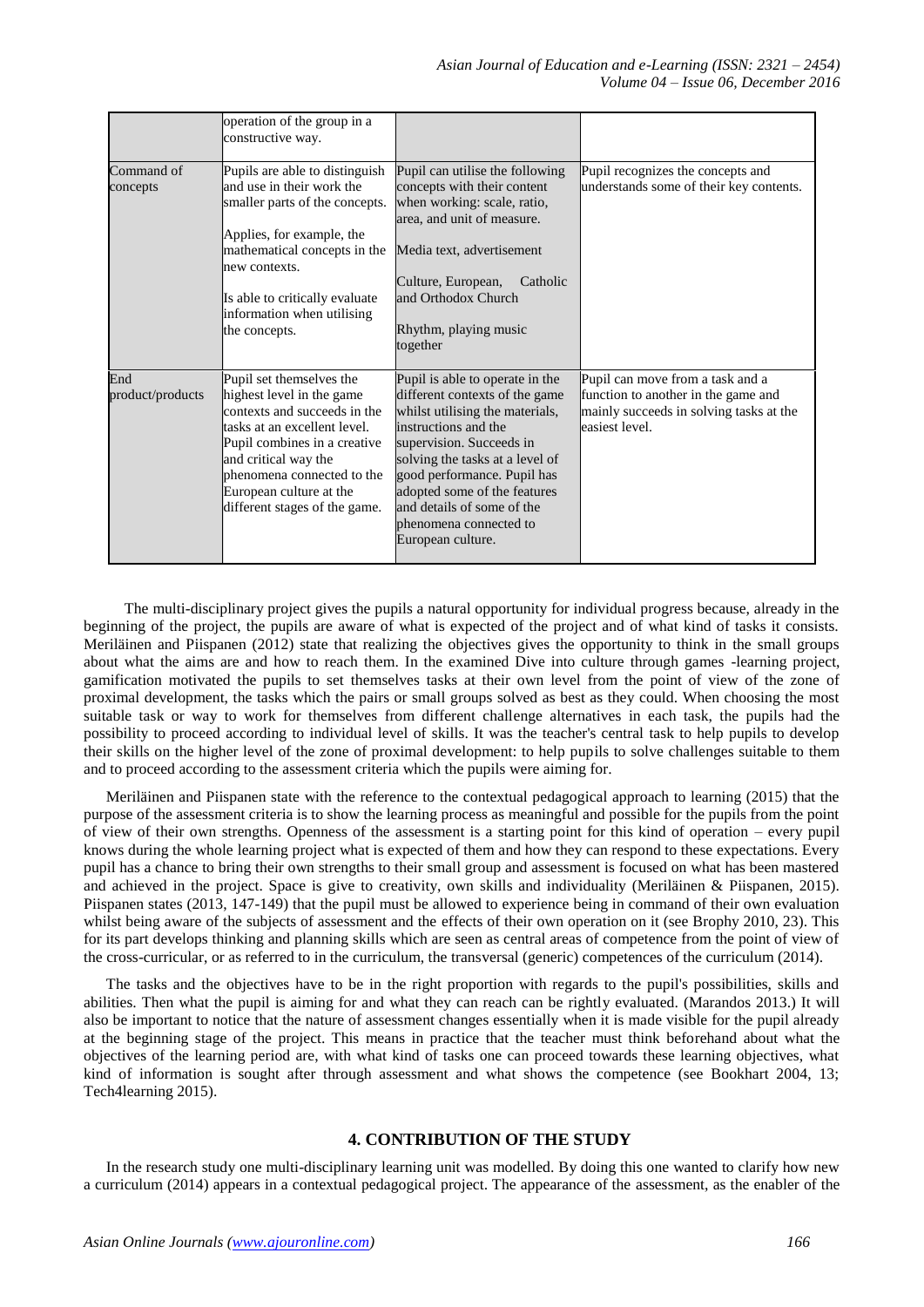individual learning process, the planning of the authentic learning project and the use of the technology as a part of the multi-disciplinary learning unit, were the key subjects of the examination.

During the planning and implementation of the project and after it, the students were asked to think about the factors which were central from the point of view of the project and about the factors which led to the success. These considerations integrated essentially in the research subjects that were examined in the study. The contribution of the study will next be processed from the points of view examined earlier.

# *4.1 Curriculum and authentic context of learning*

Throughout the whole process the understanding of the significance of curriculum and of planning were emphasized. Central concepts of the new curriculum (2014), such as the phenomena of the real world and cross-curricular areas (cf. Phenomenon-based, authenticity), integrated study, inclusion (cf. community), individuality, learning environments, approaches, the multi-disciplinary learning modules and the transversal (generic) competences (Oph 2014, 20–24) became central matters from the point of view of planning the project and required deep understanding. The students' considerations showed that the strong understanding of the curriculum deepens during their education from subjectspecific examination into cross-disciplinary examination and eventually into a deeper understanding of the curriculum so that they learn to raise the learning contexts and the studied phenomena from the child's world and from the surrounding society (cf. Meriläinen & Piispanen 2013a) and to combine these phenomena into authentic, multi-disciplinary modules which are directed by the objectives of the curriculum (see Herrington, Reeves & Oliver 2010.) The goal is not from the curriculum point of view either to learn the contents of subjects and objectives just for their sake but to help the pupil to understand that in fact the contents and objectives become meaningful when they are connected to a context. This naturally brings motivation and joy to learning (see Marandos and Randall 2012; Sahlberg 2013.)

### *4.2 Assessment as enabler*

The learning project was created to give the opportunity to proceed individually, support peer learning and teach to set suitably challenging objectives for oneself. Here the key matter was the assessment that had been made visible to the pupils and which directed the setting of the pupils' objectives as well as the pair and teamwork where the members of the group supported one another's learning and solved problems together. A teacher student stated in the discussions that it was easy for the pupils to direct their working when they knew what was expected of them. The criteria of the assessment could be seen by the pupils and it was also jointly returned to a few times during the project. Especially when the different tasks changed, their objectives and criteria of the well performed task were repeated – this way the support received by the pupils directed them towards the set objectives and the pupils also knew all the time what was expected of them.

Individual strengths and thinking together were emphasized in the project in particular, in the tasks which required creativity and in which the problem-solving skills and social skills had to face the challenges: among others, the baking, the making of advertisements, reducing and enlarging the scale of known sightseeing objects and reserving of hotel rooms from the points of view of the area and the budget challenged the pupils to versatile investigation. Many of the pupils, for example, baked for the first time and making the baked goods brought on new challenges which were faced together in pairs. In the project the skills of reducing and enlarging were also studied as totally new concepts for several of the pupils. From the gamification point of view, the possibility to choose in some of the tasks and tying these alternatives to the 'level of challenge' inspired problem solving and helped in thinking about and setting of own objectives, from the point of view of assessment criteria.

Dive into culture through games -learning project showed how central a part the assessment has throughout the whole multi-disciplinary learning process when it is directing pupil's learning towards the good performance from individual starting points.

### *4.3 Technology as part of the multidisciplinary learning module*

The curriculum for basic education raises the information and communication technology as one of the seven transversal (generic) competences. It is characterized as an important civic skill both in itself and as a part of multiliteracy. So it is both the focus and a tool for learning. (Oph 2014.) Salo states in the Opettaja (Teacher)-magazine  $(1/2015)$  that in the future the teacher does not operate according to the curriculum if the information and communication technology is not utilised in studying. The question of how the information and communication technology is used is important from the point of view of developing the skills of the transversal (generic) competence – mere use instead of a traditional notebook and work book study will not indeed be enough.

In the plan for the Dive into culture through games -learning project (Naumanen, Pyhältö & Riihonen 2015) each area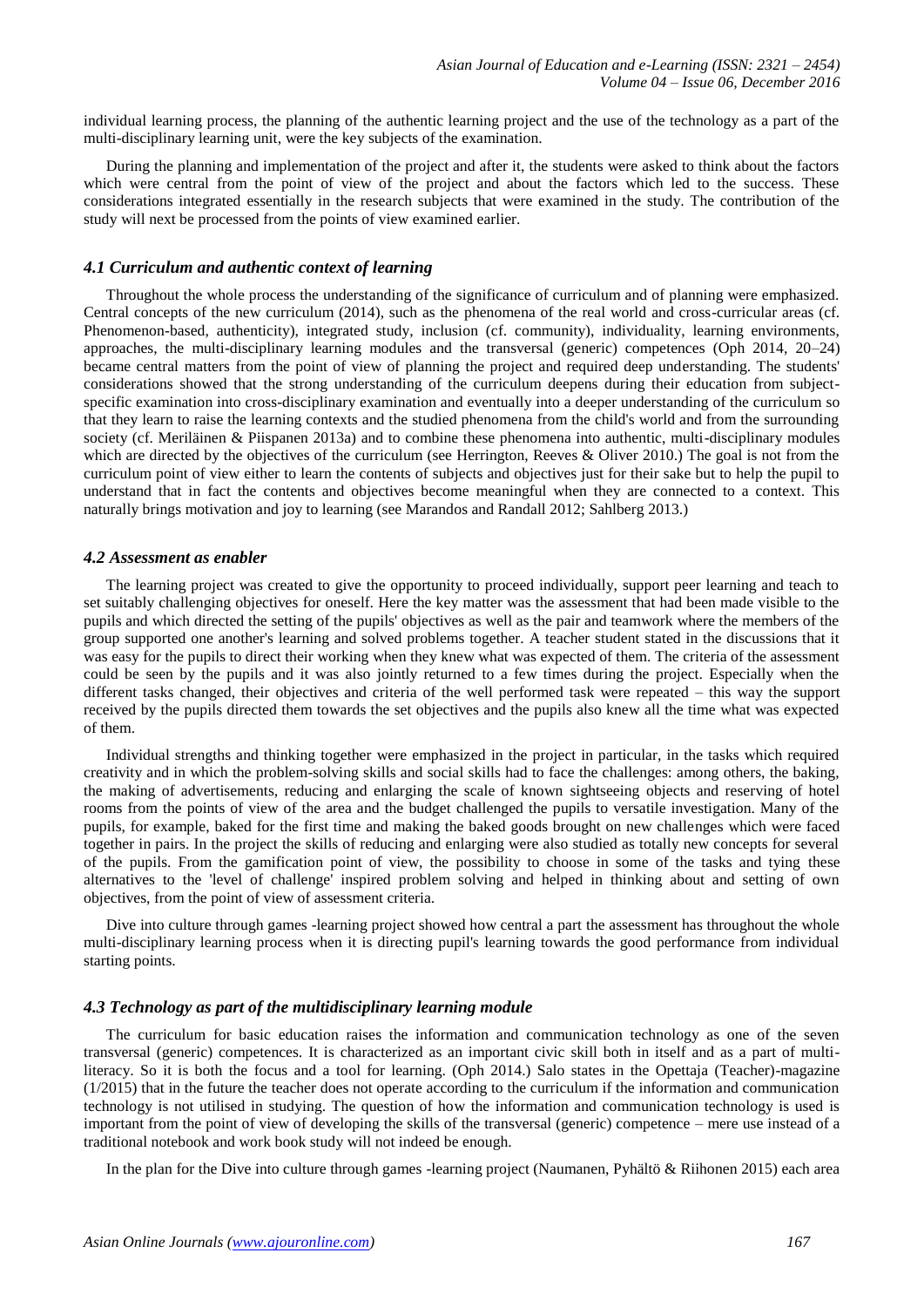of transversal (generic) competences was made visible as follows:

- LI: Guiding for peer learning and social skills, familiarizing with information that is constructed in many ways. Problem solving and reasoning tasks as a working method. Encouragement in looking for creative solutions. Developing studying techniques, for example, in planning the work and in setting own objectives. Practising the assessment of the progress.
- L2: Studying the cultural, linguistic and religious roots. Offering possibility for experiencing culture. Experimenting with different ways of expression. Guiding for the joy of expression. Use of language in different contexts. Growing for interaction, cooperation and good manners.
- L3: Rules, agreements, confidence and decision-making in game-like operation.
- L4: Diverse texts in the different contexts and environments absorbed and used with different senses. Guidance to perceive the different purposes and aims to influence in contents.
- L5: Opportunities for finding and experimenting with the working methods suitable for oneself. Carrying out one's own ideas through ICT in pair work.
- L6: Guiding towards systematic, long-term and responsible working.
- L7: Providing positive possibilities of influencing, guidance to recognize the social effects of the media and using different media channels.

Of these areas the information and communication technology was directly referred to in the sections L5 and L7. Because an advertisement was made using mobile devices and it represented the communication and the expression from the point of view of written language, images and audio, and also the information was gathered and problem-solving activities carried out in pairs or in a group, information and communication technology was also present in practising the other areas of the transversal (generic) competences. In the tasks the information and communication technology was used, among others, in the following ways:

**Table 5.** The role of information and communication technology in Dive into culture through games -learning

| project.           |                                                                                                                             |
|--------------------|-----------------------------------------------------------------------------------------------------------------------------|
| YouTube            | Flipped classroom: pre-task to learn in advance -key<br>consepts: to maximize and to minimize concerning<br>advertising     |
| <b>IPad Apps</b>   | Creating iMovie video, shooting a video, editing with<br>PhotoChop                                                          |
| Information search | Using digital images from the internet resources,<br>language translator-tools, searching information of the<br>target land |

In this examined project the information and communication technology appeared as a tool for learning, not as an actual target even though the pupils learned new ways to operate with information and communication technology devices. However, an attempt was made to bring the use of the technology as part of authentic tasks and not the actual targets of learning (see Tech4Learning, 2015). It was also interesting to note that in the project the students had created such tasks where the starting point was a presence of information and communication technology and not the editing of traditional tasks to utilise mobile appliances. The authentic setting of tasks and working in the authentic learning environments direct and support the utilising of information and communication technology as the enabler of the collaborative learning culture (the Samr -model, Puentedura, 2010). The students stated in the discussions concerning the evaluation of the project that the natural presence of information and communication technology as a factor which motivated the pupils. In particular, the tasks where the pupils were allowed to use creativity and act as the producers of media were motivating, even though, on the other hand, the tasks which require creativity were the most demanding in reflection to the Bloom's taxonomy (Krathwohl, 2002) and they connected the different areas of the transversal (generic) competences. This observation supports the idea of "pupil as a producer of the media" (media producing ~media consuming, Meriläinen, Valli & Piispanen, 2014) in which the pupil is seen as an active problem solver, adapter and creative producer (cf. Bloom's taxonomy, Krathwohl 2002) instead of the passive consumer of media.

Meriläinen, Piispanen and Valli (2014) state that with the diversification of information technology tools and with the increasing use of the social media, the content production of media has become a part of everyday life. Today's pupils spend leisure time among technology, operating diversely both as consumers and as producers of media. Technology is also the channel of having social influence for many children and adolescents. The content is produced together and alone and the interfaces of the production and consuming of the content cannot be totally separated from one another because the same person can be both in role of the producer and the consumer, simultaneously. In the school work the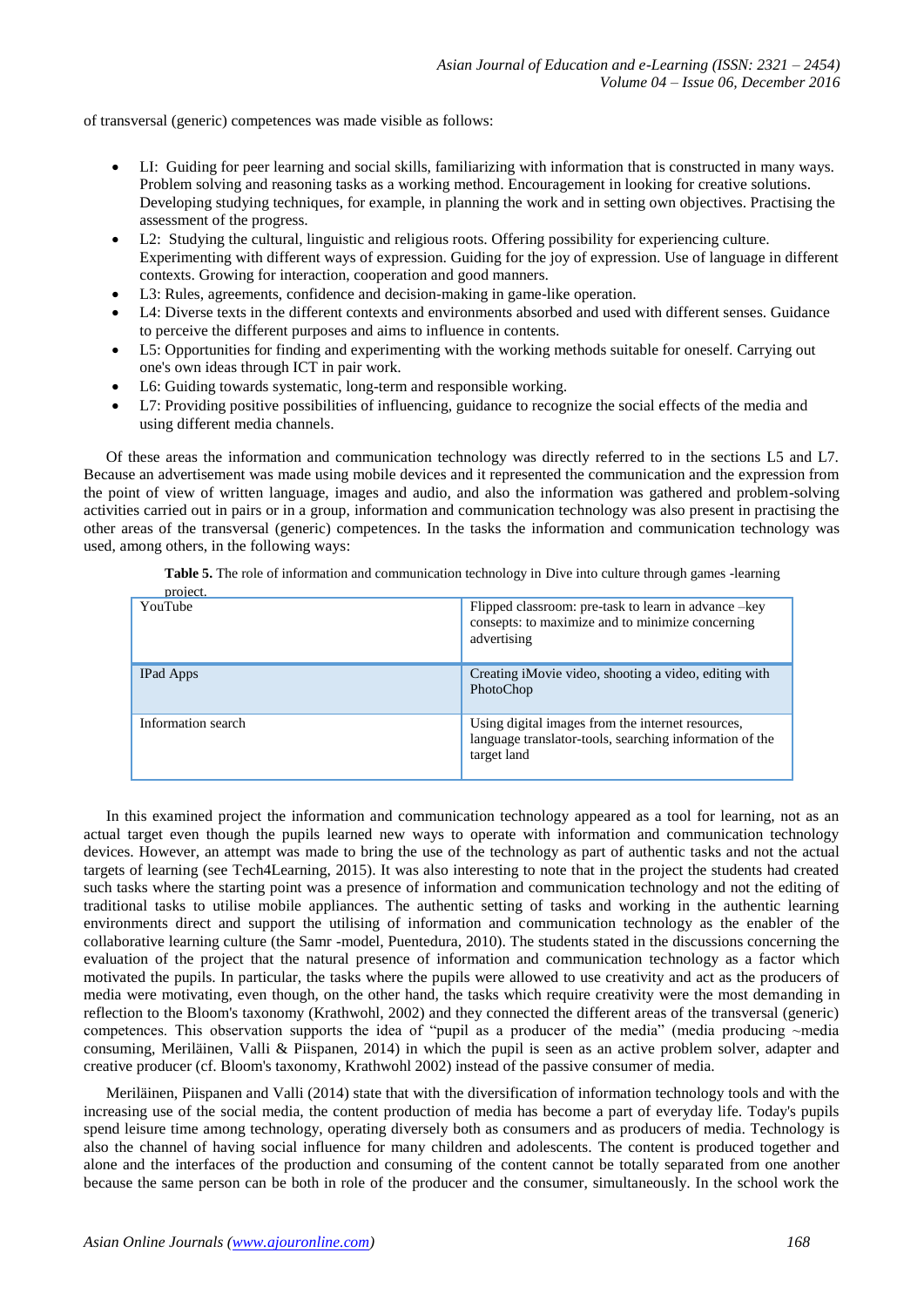teacher has a central task to be the constructor of the future learning and to help the pupils to learn in ways and with tools that are natural to them in the new learning environments which combine the school and the society. The pupils have to be encouraged to versatile search, handling, adapting, assessment and production of the information. (Meriläinen & Piispanen 2012.)

# **5. CONCLUSION**

The contextual pedagogical approach to learning acted as a frame of reference on the background of the examined multi-disciplinary Dive into culture through games -learning project. The approach attempts to provide a model for how the learning contexts and pedagogics are paid attention to in the planning and implementation of the learning process. It is central in the contextual pedagogical approach that the pupils realize the objectives emerging from the assessment set for them and operate in accordance with them at their own, individual level together with the others. The operation is guided by the authentic tasks set for the pupils, the tasks which build the learning environment that makes reaching the level of good performance possible. These principles integrate well in the frame of reference of the new curriculum (2014) in which the following concepts emerge as central: phenomena of the real life and multi-disciplinary learning modules, integrated study, inclusion, individuality, learning environments, approaches and the transversal (generic) competences (Oph 2014, 20–24). The phenomenon which was studied in the Dive into culture through games -learning project was built with the help of the frame of reference of the contextual pedagogical approach to learning to epitomize these concepts of the curriculum (2014).

In the examined learning module the central factors of the contextual pedagogical project were realized in all respects. In the students' considerations, understanding the contextual pedagogical approach became a significant factor in planning a contextual pedagogical project in the first place, in which case the subject to be studied was approached through an authentic task and by utilising the pupil's world. The multidisciplinary learning module did not only connect different subjects in cross-disciplinary fashion but the transversal competence and the learning objectives were combined in authentic, meaningful task for the pupils where a real purpose – the parents' evening – created the motivation factor. In the student's thinking about the project, the importance of identifying the pupil's age level, the stage in development and the subjects of interest were particularly emphasized. This helped in planning the correct tasks and in giving precise and clear instructions. At first it was experienced as challenging that the pupils appeared restless if the instructions and stages of work were not precise and the pupils were not necessarily able to continue working independently or correspondingly and were not able to stay on task. The exact instructions and the correctly timed support (scaffolding) made individual progress possible and the division of the teacher's time especially to those who needed help.

The students who worked on the Dive into culture through games -learning project made visible the significance of careful planning in creating a multi-disciplinary learning process. A carefully drawn-up plan and the authentic learning tasks that were created for its implementation as well as the correctly timed support which directed learning, made it possible to reach the objectives that were derived from the curriculum within the frame of reference of the levels of good performance while the skills of the transversal, cross-curricular competences developed according to the plan.

#### **6. REFERENCES**

- [1] Atjonen, P. 2013. Perusopetuksen opettajat oppilasarvioinnin tekijöinä. Teoksessa: P. Atjonen (toim.) Työ Arvonsa ansaitsee. Juhlakirja 113 -vuotisen kajaanilaisen opettajankoulutuksen kunniaksi. Oulun yliopisto, kasvatustieteiden tiedekunnan julkaisuja. 104-118.
- [2] Bookhart, S. 2004. Assessment theory for college classrooms. http://www.gwu.edu/~fellows/GTAP/Online%20Makeup/T-L%20Presentation%20Readings/Assessment%20Theory\_2004-Winter\_p5.pdf
- [3] Earl, L. M., & LeMahieu, P. 1997. Rethinking assessment and accountability. Teoksessa: A. Hargreaves (toim.) Rethinking educational change with heart and mind. ASCD Yearbook. Alexandria, VA: Association for Supervision and Curriculum Development. 149-168.
- [4] Herrington, J., Reeves, T. C. & Oliver, R. 2010. A Guide to authentic learning. New York and London: Routledge.
- [5] Krathwohl, D. (2002). A revision of Bloom's taxonomy: An overview. Theory Into Practice, 41(4), 212-218. [http://www.unco.edu/cetl/sir/stating\\_outcome/documents/Krathwohl.pdf](http://www.unco.edu/cetl/sir/stating_outcome/documents/Krathwohl.pdf)
- [6] Luokanopettajien aikuiskoulutuksen opetussuunnitelma 2014-2017. Jyväskylän yliopisto, Kokkolan yliopistokeskus Chydenius, Opettajankoulutuksen julkaisuja.
- [7] Marandos, S. A. & Randall, I. 2012. Engaging and Motivating Students: Five research based models/approaches for engaging students to be productive! http://asbbs.org/files/ASBBS2012V1/PDF/M/MarandosS2.pdf (luettu: 12.6.2013)
- [8] Marandos, S. A. 2013. What factors determine what the ideal school should be like? What are the characteristics of effective schools? 15th Annual International Conference on Education. The Education Research Unit of ATINER. Vertaisarvioitu artikkeli konferenssijulkaisussa. Presentation 20.5.2013. Athens.